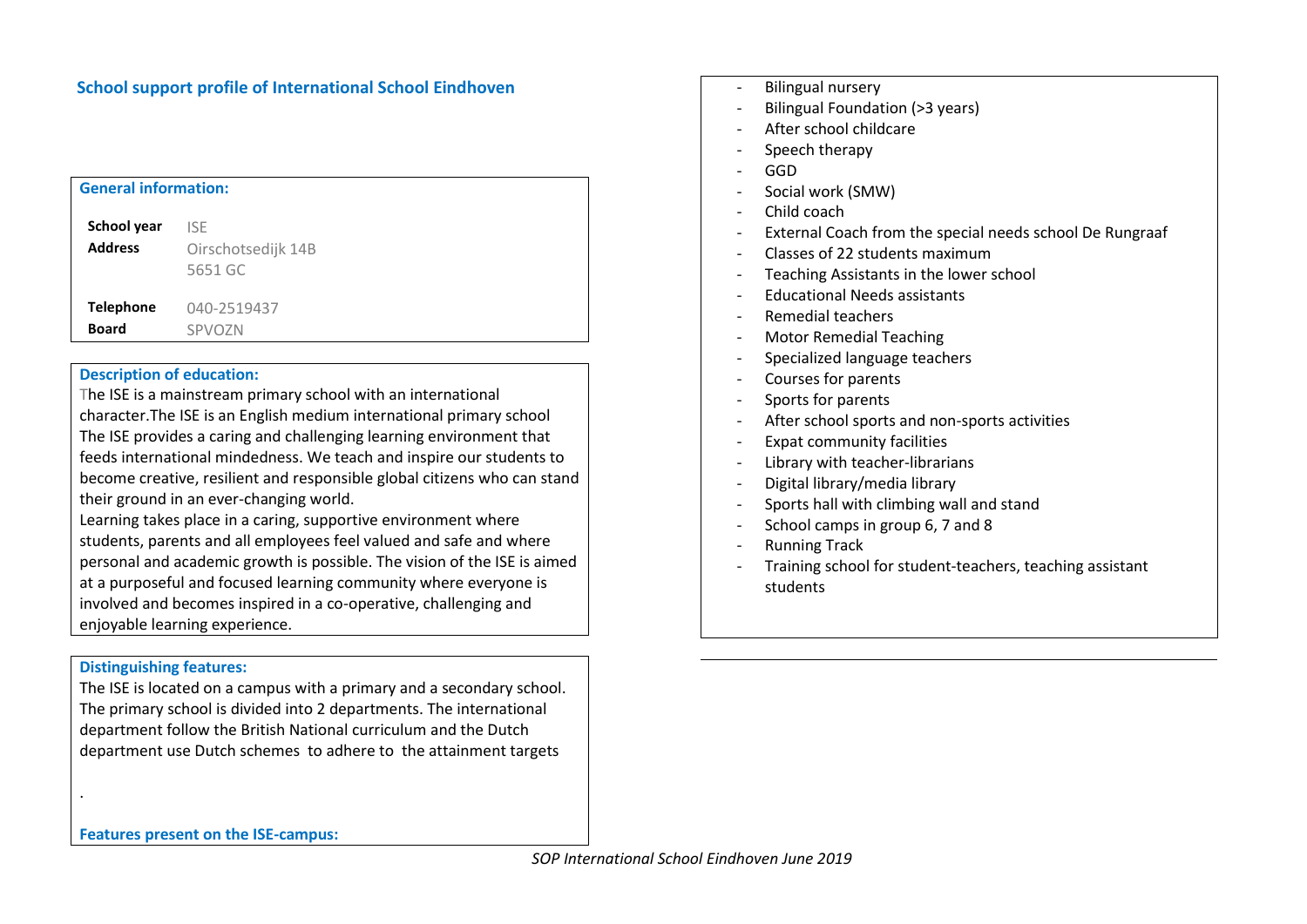## **Basic Standard Support**

*Agreement within The Dutch inclusive education 'Passend Onderwijs' consortium 'Eindhoven en Omstreken' is that basic support at the schools at least meets the basic support as laid down in the basic support format of November 2018.* 

*The ISE can cater for students with the following profile:* 

- 1. Children with an IQ from 90.
- 2. Children who are mobile
- 3. Children with mild language-speech impairment who already speak the language of instruction at an age-appropriate level.
- 4. Children with a mild form of social-emotional problems who already speak the language of instruction at an age-appropriate level.
- 5. Children with a mild developmental delay who already speak the language of instruction at an age-appropriate level.
- 6. Children with mild hearing problems who already speak the language of instruction at an age-appropriate level.
- 7. Children with slight visual impairments who already speak the language of instruction at an age-appropriate level.

*Children revealing a combination of the educational needs will be reviewed by the EN Team and the Inclusion Bureau.*

Our teachers are experts in the field of language learning in English and/or NT2 level Dutch. The presence of special language classes is an additional facility, tailored to our population of students. Due to the large influx of new students, during the academic year, we work with teaching assistants in groups 1 to 3. These teaching assistants can also support if or when a group exceeds the maximum of 22 children. In both the Dutch and the international department, we have remedial teachers (support teachers) at our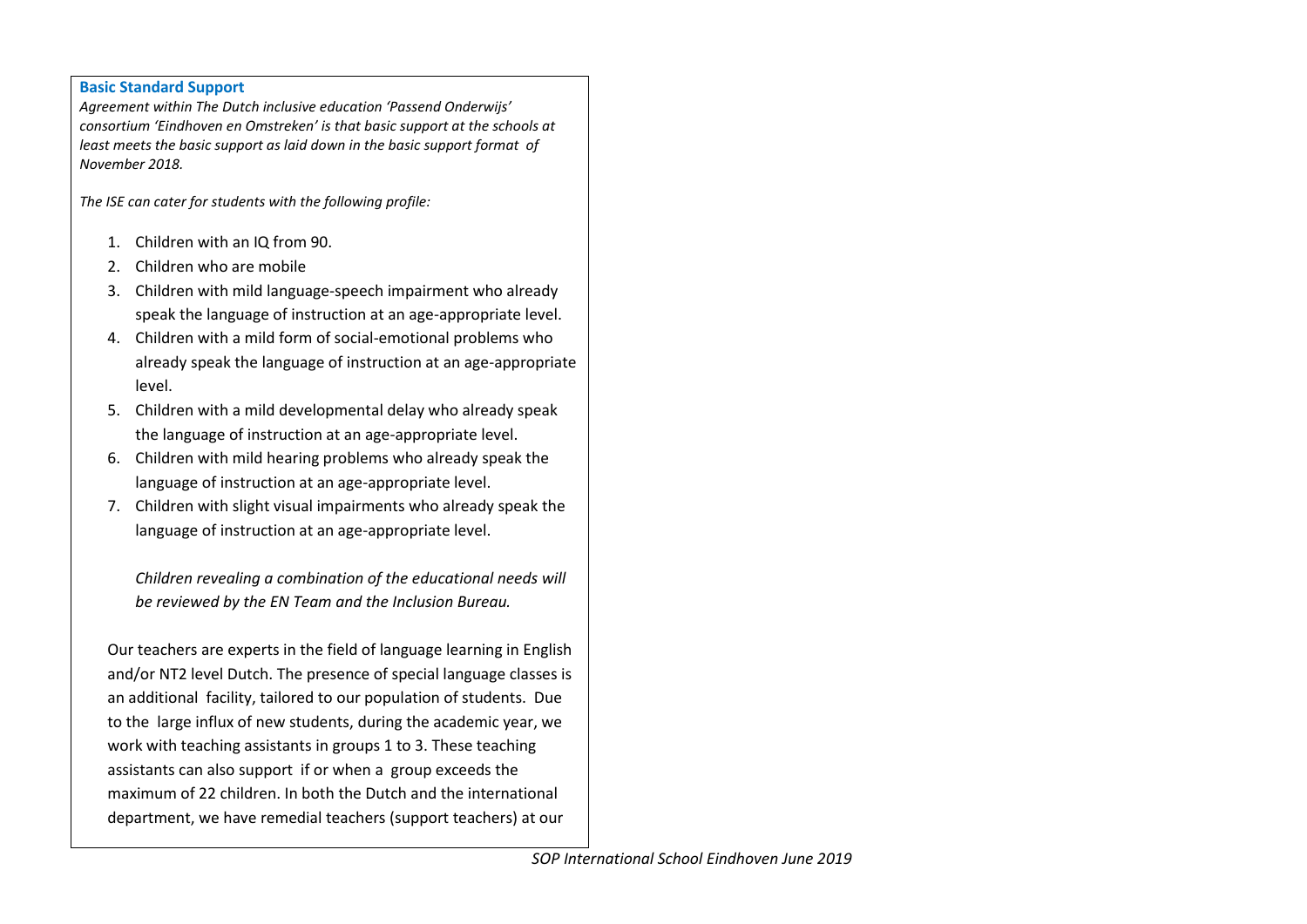disposal who can guide the children either individually or in a small group.

Due to the lingual barrier, the children of the international department cannot make effective use of the support offered by psychologists and / or orthopedagogue in the region. Hence close collaboration with English-speaking psychologists and / or orthopedagogue elsewhere in the country are facilitated through our EN Team.

The ISE has a comprehensive educational needs team to effectively monitor our transient international population.

*Specialised teachers within the ISE's standard basic support:*

- Teacher librarian
- Second language teachers
- Foreign language teachers
- Dyslexia specialist
- Maths coordinators
- Culture coordinators
- **Literacy coordinators**
- Remedial (Support) teachers
- Internal supervisors
- Additional assistants
- **Educational assistants**
- Neuro-linguistic programming (NLP) / Mindfulness coach
- School video interaction (SVIB) supervisor
- Kids Skills coaches
- ICT specialists
- Gym teacher
- **Bilingual Primary Education (TPO) coordinator**
- Motor Remedial Teacher (MRT'er)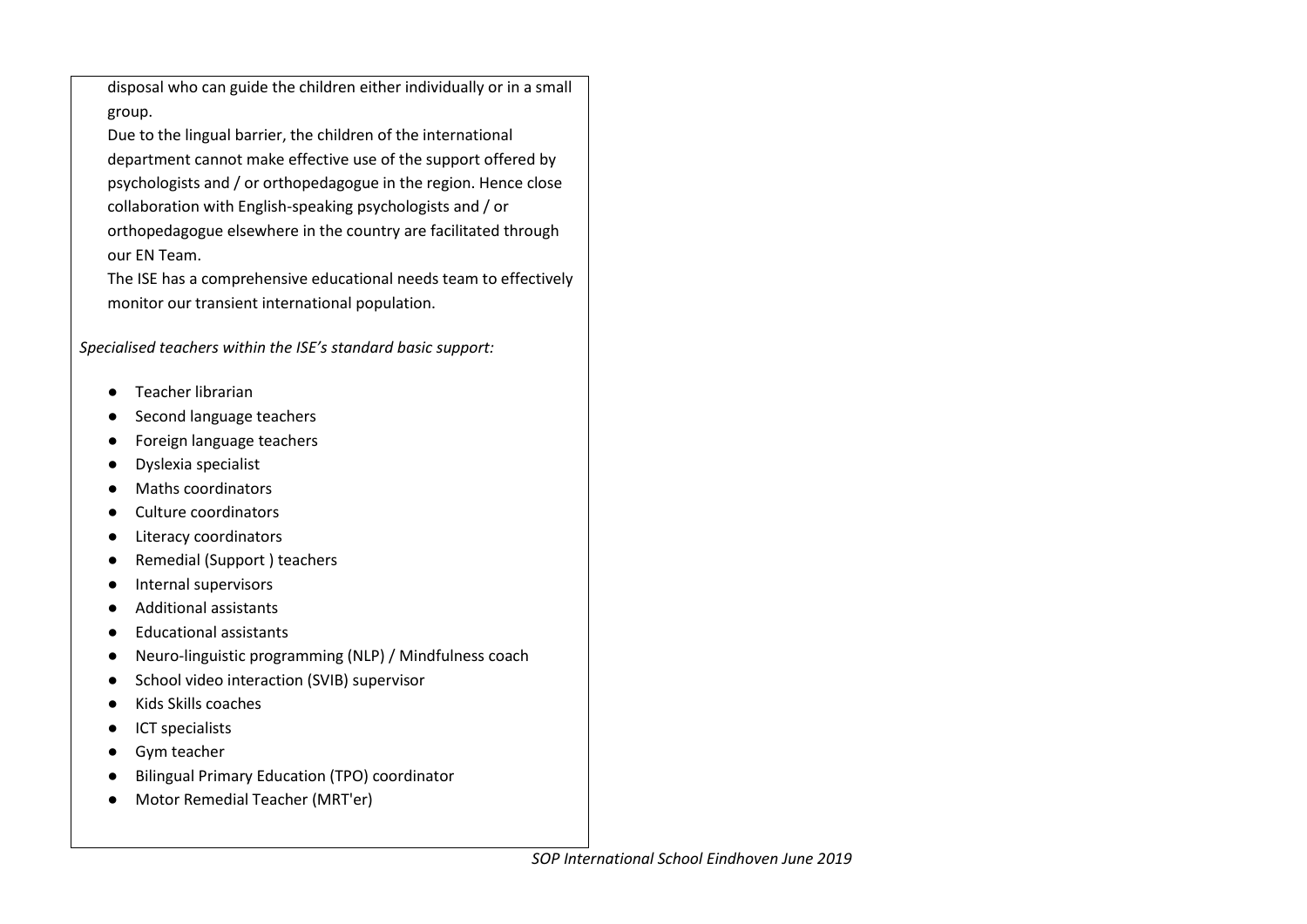